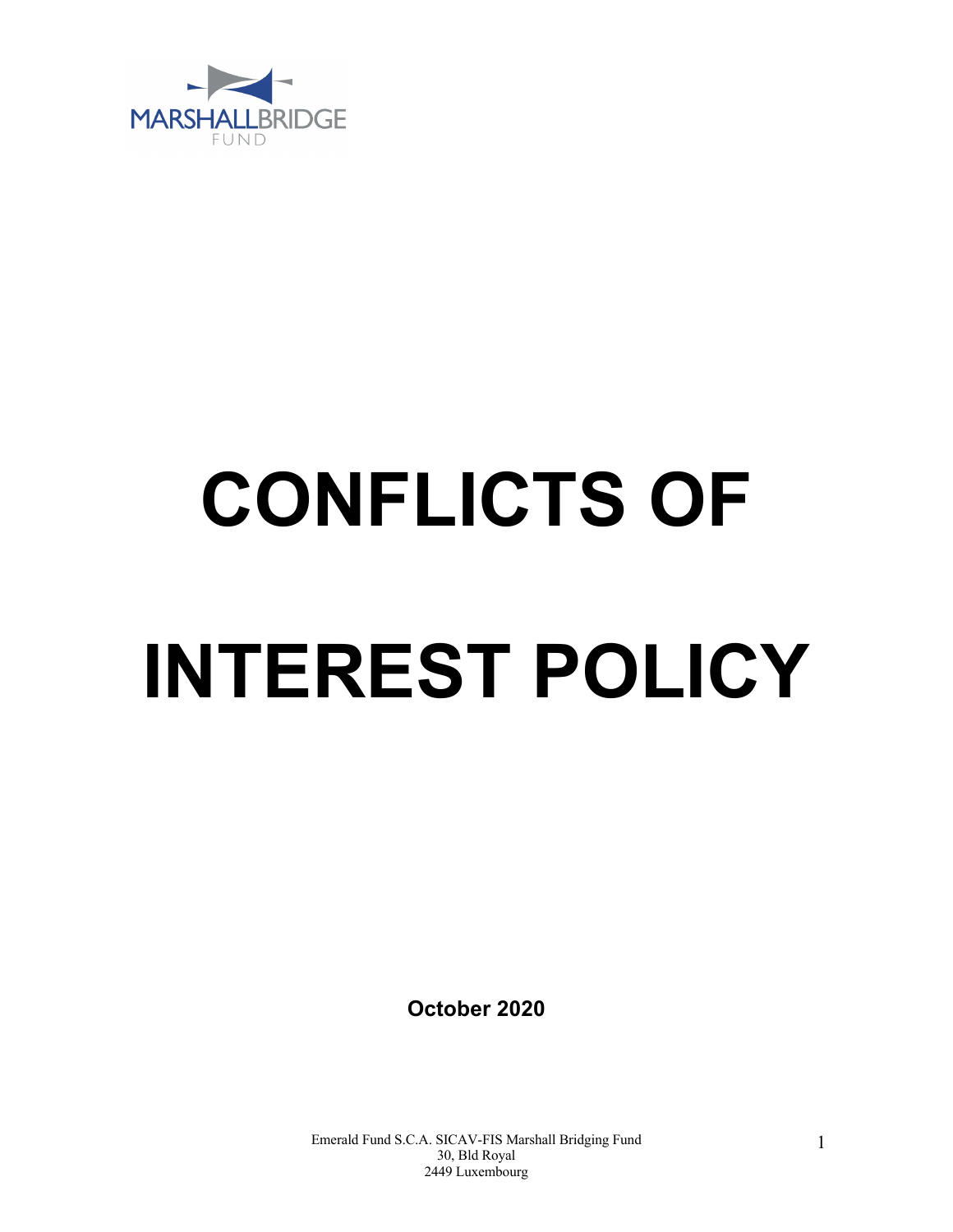

# **Emerald Managements S.à r.l.**

## **CONFLICTS OF INTEREST POLICY**

| POLICY SUMMARY                                                                                                                                                        |                                                                                                                                                                                                                                                                                                       | 3                                                                                                                            |
|-----------------------------------------------------------------------------------------------------------------------------------------------------------------------|-------------------------------------------------------------------------------------------------------------------------------------------------------------------------------------------------------------------------------------------------------------------------------------------------------|------------------------------------------------------------------------------------------------------------------------------|
| 1.                                                                                                                                                                    | <b>INTRODUCTION</b>                                                                                                                                                                                                                                                                                   | 3                                                                                                                            |
| 2.                                                                                                                                                                    | <b>OUR POLICY</b>                                                                                                                                                                                                                                                                                     | 3                                                                                                                            |
| 3.                                                                                                                                                                    | <b>CONFLICTS OF INTEREST</b>                                                                                                                                                                                                                                                                          | 3                                                                                                                            |
| 3.1 Conflicts principally resulting from the Managers and/or Conducting Officer<br>3.2 Conflicts arising in relation to the management of AIF<br>3.3 Other situations |                                                                                                                                                                                                                                                                                                       | $\overline{4}$<br>5<br>6                                                                                                     |
| 4.                                                                                                                                                                    | MANAGEMENT OF CONFLICTS                                                                                                                                                                                                                                                                               | 6                                                                                                                            |
| 4.9 Disclosure<br>5.                                                                                                                                                  | 4.1 Measures adopted<br>4.2 Policies and procedures<br>4.3 Information barriers<br>4.4 Separation of functions<br>4.5 Commissions and Fees<br>4.6 Gifts and Inducements<br>4.7 Personal account dealing and Outside Business Activity<br>4.8 Declining to Act<br>RECORDS OF THE CONFLICTS OF INTEREST | 6<br>6<br>$\overline{7}$<br>$\overline{7}$<br>$\overline{7}$<br>$\overline{7}$<br>$\overline{7}$<br>$\overline{7}$<br>8<br>8 |
| 6.                                                                                                                                                                    | REVIEW AND EVALUATION                                                                                                                                                                                                                                                                                 | 8                                                                                                                            |
|                                                                                                                                                                       |                                                                                                                                                                                                                                                                                                       |                                                                                                                              |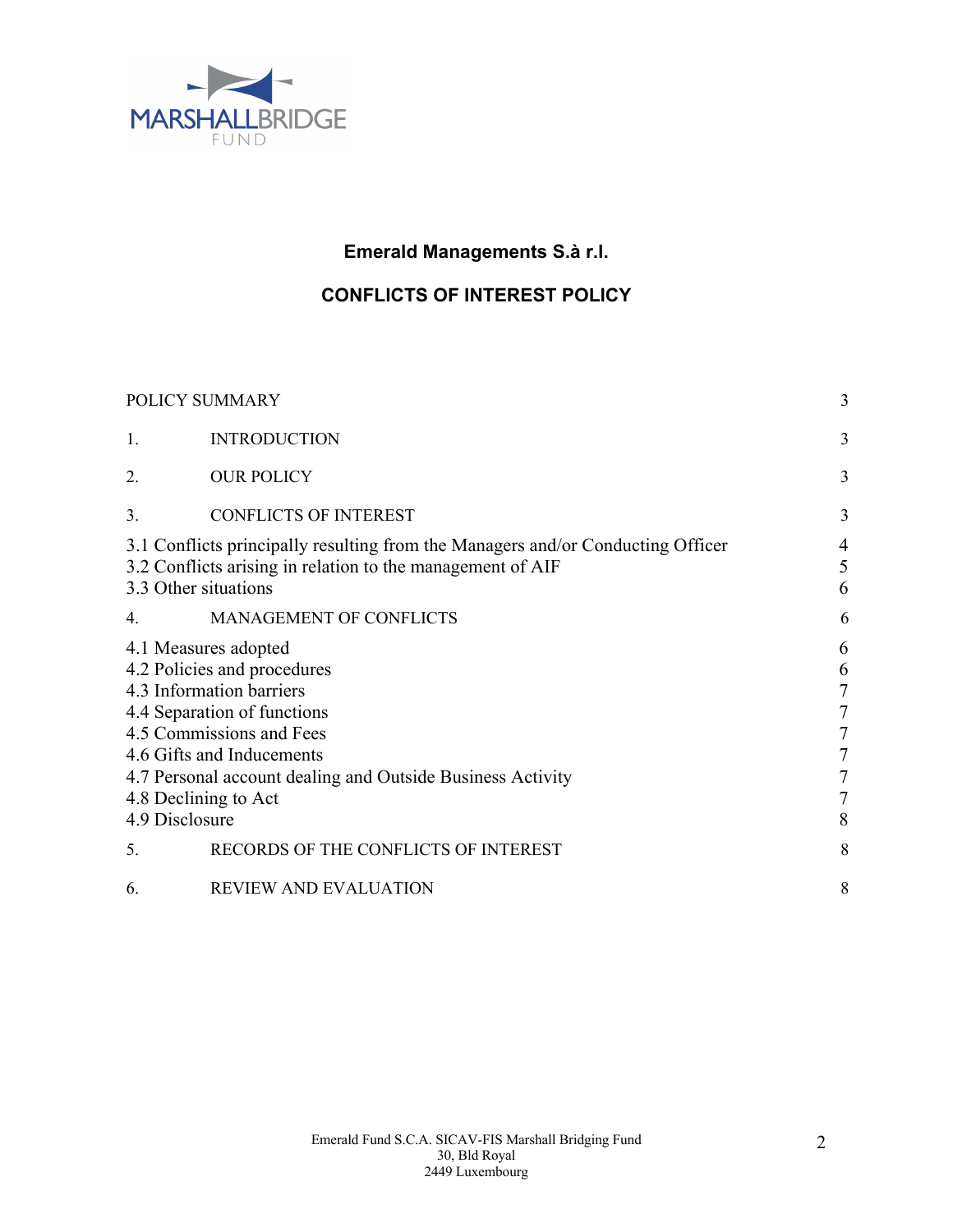

### **Policy Summary**

Emerald Managements (hereafter "the Company") is a *société à responsabilité limité* incorporated under the laws of the Grand Duchy of Luxembourg. The Company is required to maintain and operate effective organizational and administrative arrangements with a view to taking all reasonable steps to identify, monitor and manage conflicts of interest.

### **1. Introduction**

The Company is required to maintain and operate effective organizational and administrative arrangements with a view to taking all reasonable steps to identify, monitor and manage conflicts of interest. Policies and procedures are in place in order to safeguard shareholders' interests.

### **2. Our Policy**

The board of managers of the Company (the "Board" or the "Managers") is ultimately responsible to identify, monitor and manage conflicts of interest. Like any management company, conflicts of interest may exist or arise in relation to various activities. However, the protection of the interests of the AIFs managed by the Company (the "Clients") and of their shareholders (the "Shareholders") is our first concern and so our conflicts policy sets out how:

• to identify circumstances which may give rise to conflicts of interest including a material risk of damage to the Clients' and/or Shareholders' interests; and

• to established and will maintain appropriate mechanisms and systems to manage those conflicts.

### **3. Conflicts of interest**

For the purposes of identifying the types of conflict of interest that arise, or may arise, in the course of providing a service and whose existence may entail a material risk of damage to the interests of a Client, the Company must take into account, as a minimum, whether itself or its Managers, managers or employees (or any other person who is involved in providing services related to regulated activities to the Company), or a person directly or indirectly linked by control to the Company:

• is likely to make a financial gain, or avoid a financial loss, at the expense of a Client;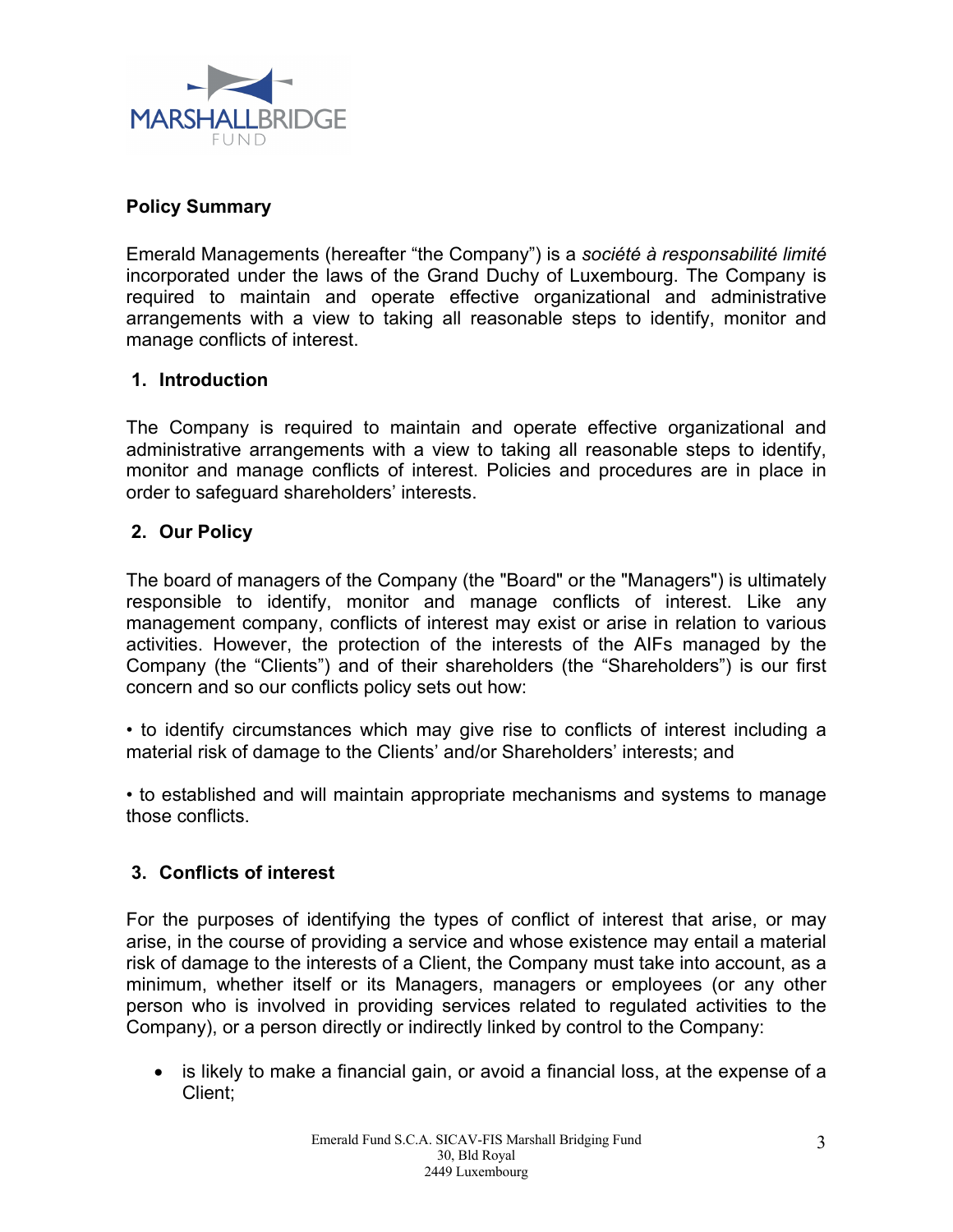

- has an interest in the outcome of a service provided to a Client or of a transaction carried out on behalf of a Client, which is distinct from the Client's interest in that outcome;
- has a financial or other incentive to favour the interest of another Client or group of Clients over the interests of the Client;
- carries on the same business as the Client; or
- receives or will receive from a person other than the Client an inducement in relation to a service provided to the Client, in the form of monies, goods or services, other than the standard commission or fee for that service.

Generally, a conflict of interest may exist when the Managers, the investment advisor, the investment manager, the custodian and the administrator of a Client and/or their respective affiliates, members or any person connected with them may from time to time act as Manager, investment advisor, investment manager, custodian or administrator in relation to other investment funds which have similar or different objectives to those of the Clients, and which may result detrimental to a Client.

It is therefore possible that any of them may, in the course of business, have potential conflicts of interest with a Client. Each will have, at all times, regard in such event to its obligations to the Company and its Clients, as the case may be, and will endeavor to ensure that such conflicts are resolved fairly. In addition, subject to applicable law, any of the foregoing may deal, as principal or agent, with the Client, provided that such dealings are carried out as if affected on normal commercial terms.

We have worked to identify such conflicts of interest that might exist in our businesses.

These include:

### **3.1 Conflicts principally resulting from the Managers and/or Conducting Officer**

Neither a Manager nor a conducting officer of the Company (the "Conducting Officer") must take improper advantage of the position as Board member and/or Conducting Officer to gain, directly or indirectly a personal advantage or an advantage for any associated person which might be detrimental to the Company.

Each Manager and/or Conducting Officer should seek to avoid conflicts of interest wherever possible. Full and prior disclosure of any conflict, or potential conflict, must be made to the Board. Where an actual or potential conflict does arise, a Manager should at least refrain from participating in the debate and/or voting on the matter, and in the extreme case of continuing material conflict of interest, should resign from the Board.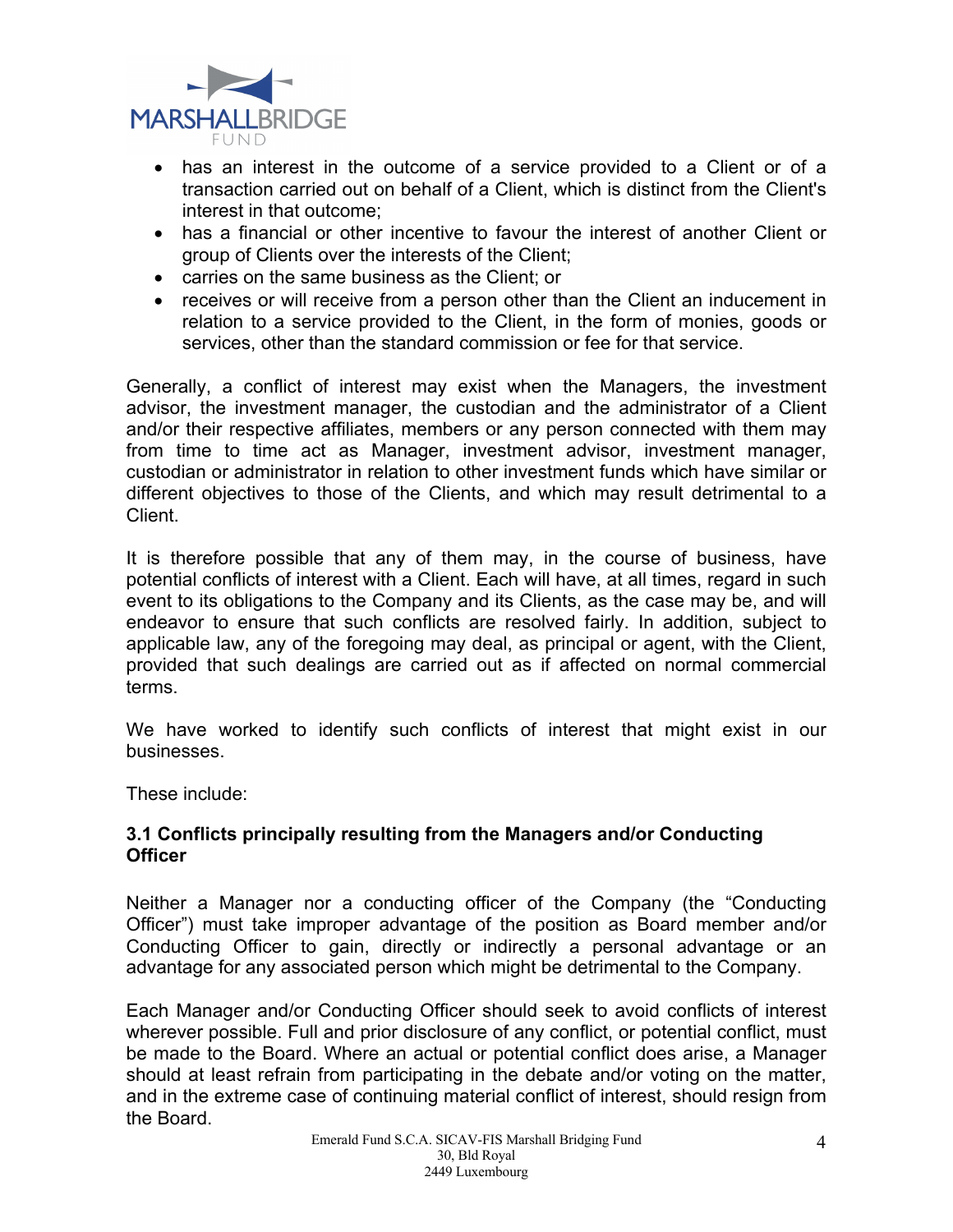

A Manager may not buy or sell equities, which are also held in the portfolio of a Client, while being in possession of confidential information as a Manager from the Client's structures, which, if disclosed publicly, would be likely materially to affect the shares of the Client.

In coordination with the appointed compliance officer of the Company the Board should determine when equities or shares of the Clients can be traded by a Manager or a Conducting Officer, subject to legal or regulatory restrictions.

Where obligations to other people or bodies may preclude a Manager and/or a Conducting Officer from taking an independent position on an issue, the Manager and/ or the Conducting Officer should disclose the position to the Board and it is for the Board to judge whether or not he should take part in the Board's consideration of the issue.

Neither a Manager nor a Conducting Officer is allowed to make improper use of information acquired as a Manager and/or Conducting Officer or disclose them,or allows it to be disclosed.

Neither a Manager nor a Conducting Officer may make improper use of information acquired by virtue of his positions. This prohibition applies irrespective whether or not the Manager, the Conducting Officer or any associated person would gain directly or indirectly a personal advantage. Neither a Manager nor a Conducting Officer must disclose, or be allowed to disclose, confidential information received in the course of the exercise of his/her duties as a Manager or Conducting Officer, unless that disclosure has been authorized by the Board or is required to be disclosed by applicable laws and regulations. Matters such as processes, advertising and promotional programs and statistics affecting financial results are particularly sensitive and must not be disclosed.

Neither a Manager nor a Conducting Officer should disclose any information which is not publicly available and which would have a material effect on the Clients' share/unit price and should not disclose such information to anyone who may be influenced to subscribe for, buy or sell shares/units, or may advise others to do so. Such information includes, but is not limited to: profit forecasts, borrowings, impending litigation, and significant changes in operations, new products, applied investment techniques, new discoveries, and financial problems.

### **3.2 Conflicts arising in relation to the management of AIF**

(i) The investment advisor or investment manager to which investment advisory and/or management functions have been delegated may, from time to time, act as investment managers or advisers to other companies or funds which follow similar investment objectives to those of the Clients. It is therefore possible that the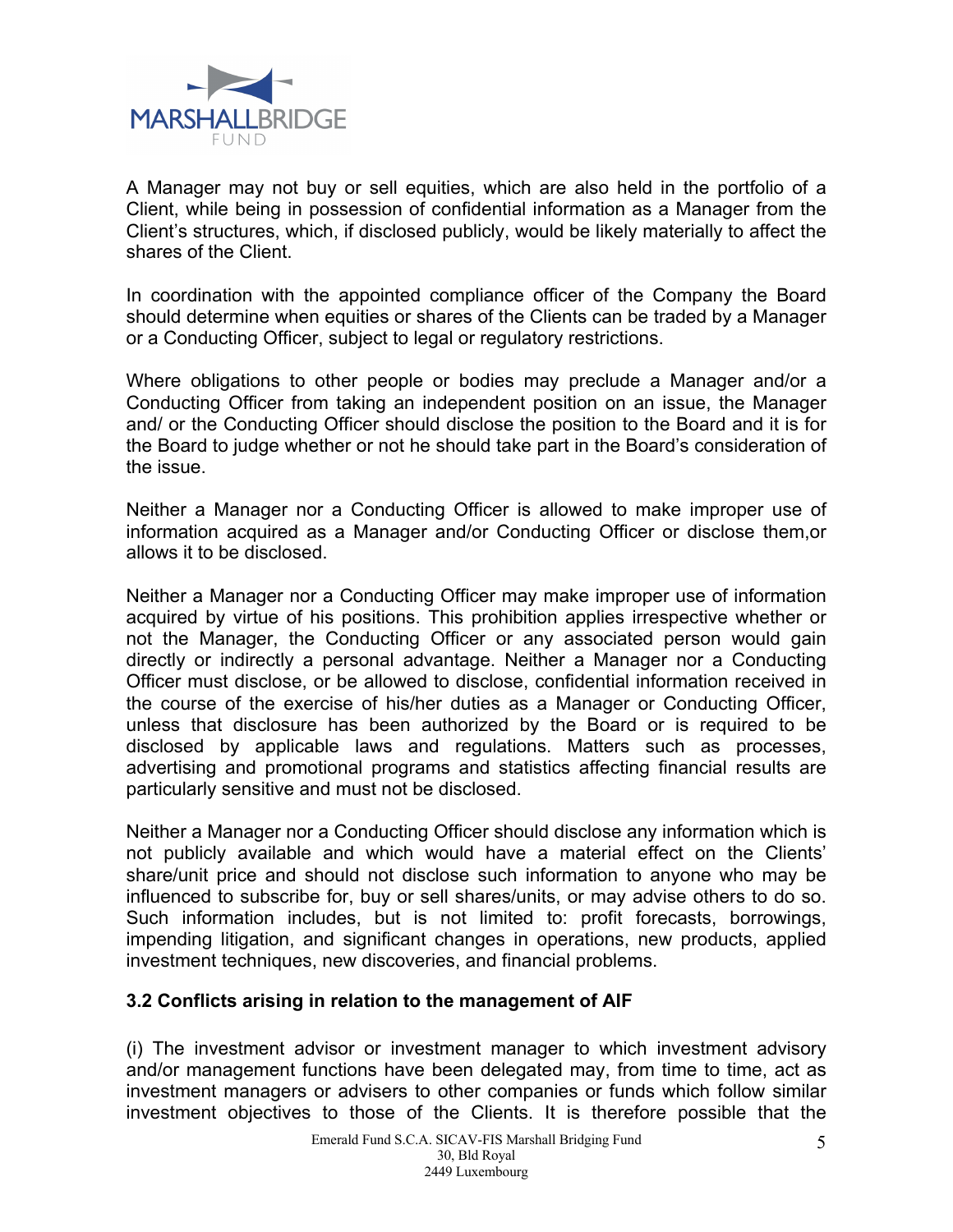

investment advisor or investment manager to which investment advisory and/or management functions have been delegated may in the course of their business have potential conflicts of interest with the Company or a particular Client. The investment advisor or investment manager to which investment advisory and/or management functions have been delegated will, however, have regard in such event to its obligations under the agreement and, in particular, to its obligation to act in the best interests of the Company, having regard to its obligations to other Clients when undertaking any investment where potential conflicts of interest may arise.

(ii) The custodian of the Clients may, from time to time, act as the custodian of other companies or funds, may provide banking or other services to the Company and may purchase or sell or deal in the purchase or sale of scheme property, provided always that the services concerned and any such dealing are in accordance with the provisions of the regulations.

(iii) Functions which may be delegated, such as fund administration, may be delegated to service providers who may provide their services to other companies or funds.

(iv) Managers may serve as Managers on the board of other companies/funds or other public or private companies.

### **3.3 Other situations**

(i) Gifts and inducements may be given to or received from a service provider or other business relationship in return for business; and

(ii) the Company may outsource or delegate certain functions (such as valuation, pricing, transfer agency, fund administration) to outside third party providers who may seek to engage in other activity that conflicts with the Company's interests.

### **4. Management of Conflicts**

### **4.1 Measures adopted**

Some of the measures we have adopted to manage identified conflicts are set out below. We consider them appropriate to our efforts to take reasonable care that, in relation to each identified conflict, we act independently to avoid material risk of damage to shareholders' interests.

### **4.2 Policies and procedures**

The Company has adopted policies and procedures to manage conflicts of interests. These policies and procedures will be subject to regular monitoring and review processes.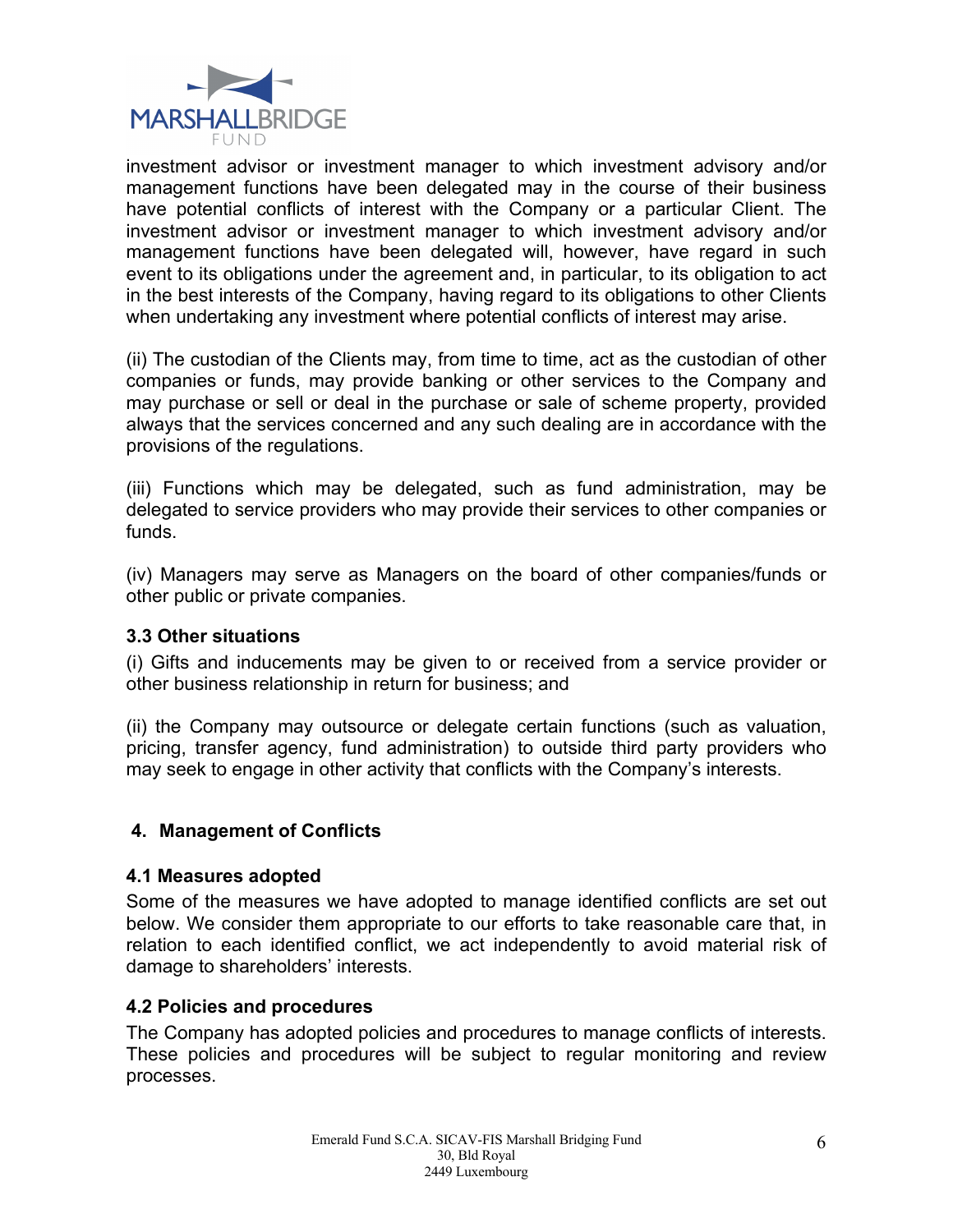

### **4.3 Information barriers**

The Company has ensured that its delegates, when applicable, have established physical and electronic information barriers which are designed to prevent the exchange or misuse of material, non-public information obtained by various "insider" businesses.

Employees within an "insider" business unit are prohibited from inappropriately passing on sensitive information to those in an "outside" business unit who cannot access the information. An information barrier means that employees sit in separate premises with access and security control and compliance monitoring.

### **4.4 Separation of functions**

The Company has ensured that its delegates (when applicable) have established separation of functions: if a business with two functions would lead to conflicts of interest, the Company may separate the functions into two separately managed businesses or ensure that they are managed by different senior members of staff.

### **4.5 Commissions and Fees**

Commissions and fees paid to the Managers and the delegates are in line with market standards so as to avoid any potential conflict of interest.

### **4.6 Gifts and Inducements**

The giving and receiving of gifts or inducements have the potential to create conflicts of interest. The Company must not solicit or provide anything of value directly or indirectly to or from anyone, except under limited circumstances, which would impair the Company's duty to act in the best interest of its Clients and Shareholders.

### **4.7 Personal account dealing and Outside Business Activity**

The Managers and the Conducting Officers shall act in the best interest of the Company. They shall immediately inform the Company of any circumstance where the Company or the Clients would participate in a transaction in which one of them have directly or indirectly material interests or a relationship with another party which may involve a conflict with their duties to the Company. Any such transaction will specifically be reported in the Board meeting. On a semi-annual basis all the employees and managers of the Company will report all the personal transactions done over the period to the compliance officer.

It needs to be noted that since the AIFM is not investing in financial instruments, the employees of the AIFM will not have access to inside information for which they can take advantage. Should this change in the future this section will be updated according to CSSF Circular 18/698.

### **4.8 Declining to Act**

Where we consider that the conflict of interest cannot be managed in any other way, the Company may decline to act in that business.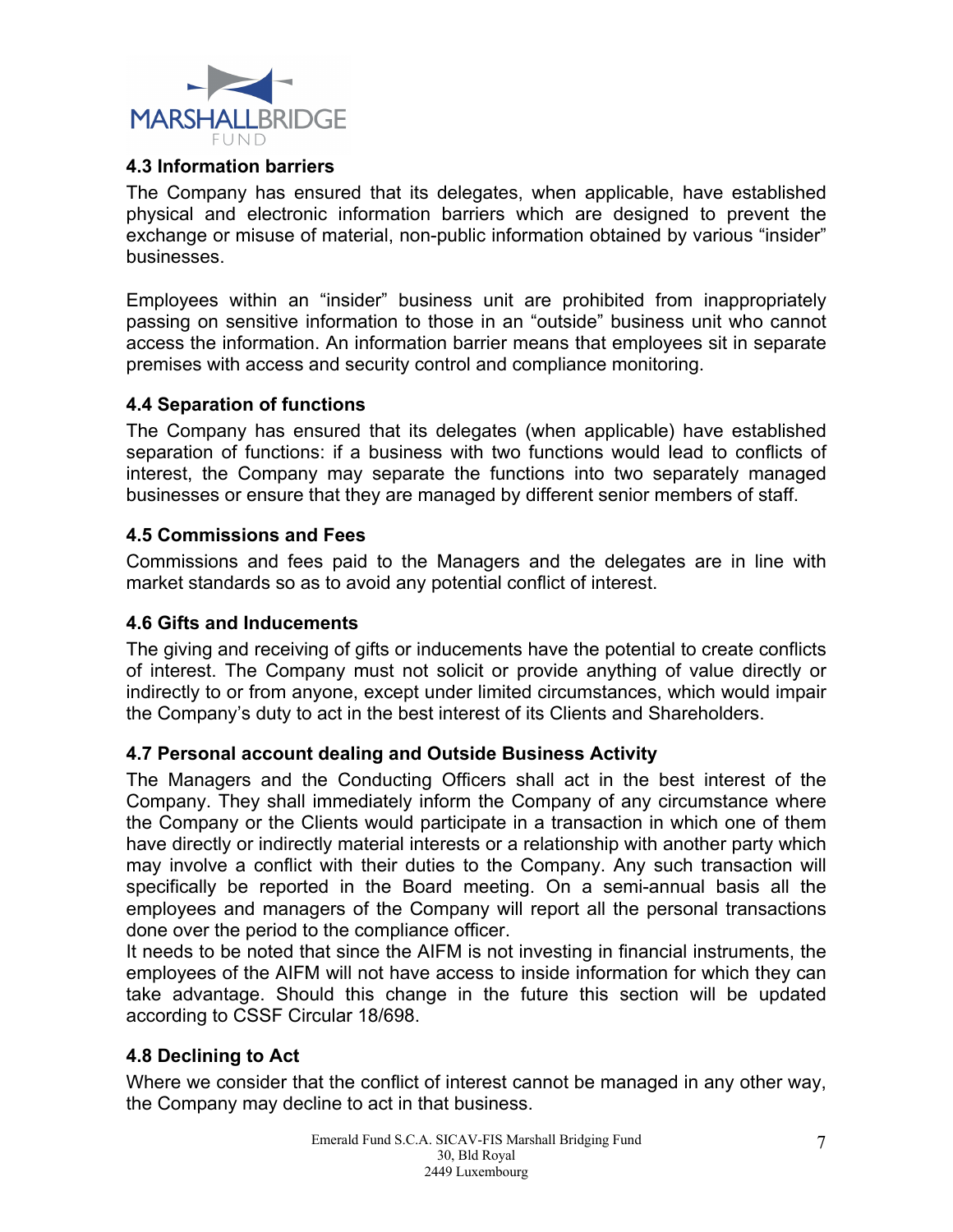

### **4.9 Disclosure**

The foregoing does not purport to be a complete list of all potential conflicts of interest involved in the Company.

Additional conflicts that are identified by the Company in the future will be included within appropriate mechanisms or systems in order to manage those conflicts. Where the Company considers that there are no other means of managing the conflict or where the measures in place do not sufficiently protect the Clients' interests, the specific conflict will be disclosed to enable the Clients to make an informed decision whether to continue or not the business in that particular situation.

The Board will seek to ensure that any conflict of interest of which it is aware is resolved fairly.

### **5. Records of the Conflicts of Interest**

The Company will identify and record conflicts of interest under this policy. The Company will maintain and update continuously and in accordance with current regulations a record of circumstances in which a conflict of interest has arisen with a risk of prejudice to the interests of the Clients. This register will be held at the Company's registered office and will display information about the activity, the origin and description of the conflicts, the person bound, the date of origin, the measures taken and the date of resolving the conflict.

The ultimate responsibility of guarding the register and ensure regular updating and informing the Board will be the Conducting Officer of the Company in charge of the risk management procedure, it being understood that this activity can be delegated, notably to the compliance officer.

### **6. Review and evaluation**

The review and evaluation of the Conflicts of Interest policy will be done periodically through:

- periodical review from the compliance officer of the Company;
- external annual audit

The present conflicts of interest policy will be available to the investors of the Clients upon simply request to the Company's registered office (30 boulevard Royal, L-2449 Luxembourg) or to the Client's distributors.